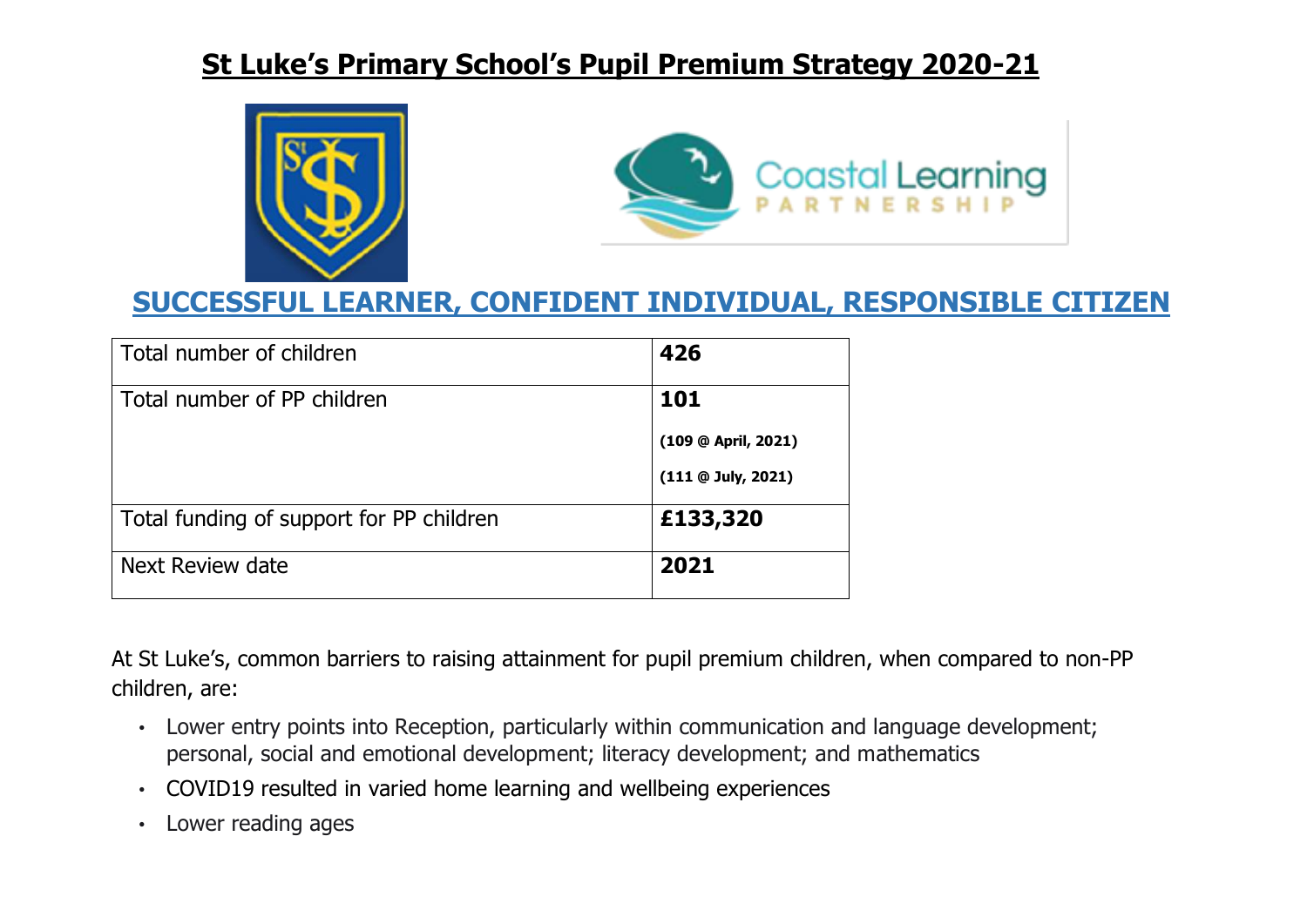| <b>Priority 1 – Responsibility: SMa, AH &amp; English Lead</b><br>Pupil Premium children to achieve in line with their peers within phonics and End of Year reading expectations in EYFS, Year 1, Year 2 and Year<br>3.                                                                                                                                                                                                                                                                                                                                                       |                                                                                                                                                                                                                                                                                                                                                                                                                                                                                                                                                                                                                                                                                                                                                                                                                                                                                                                                                                                                                                                      |                                                                                                                                                                                                                                                                                                                                                                                                                                                                                                                                                                                                                                                                                                                                               |  |  |
|-------------------------------------------------------------------------------------------------------------------------------------------------------------------------------------------------------------------------------------------------------------------------------------------------------------------------------------------------------------------------------------------------------------------------------------------------------------------------------------------------------------------------------------------------------------------------------|------------------------------------------------------------------------------------------------------------------------------------------------------------------------------------------------------------------------------------------------------------------------------------------------------------------------------------------------------------------------------------------------------------------------------------------------------------------------------------------------------------------------------------------------------------------------------------------------------------------------------------------------------------------------------------------------------------------------------------------------------------------------------------------------------------------------------------------------------------------------------------------------------------------------------------------------------------------------------------------------------------------------------------------------------|-----------------------------------------------------------------------------------------------------------------------------------------------------------------------------------------------------------------------------------------------------------------------------------------------------------------------------------------------------------------------------------------------------------------------------------------------------------------------------------------------------------------------------------------------------------------------------------------------------------------------------------------------------------------------------------------------------------------------------------------------|--|--|
| <b>Key Actions:</b>                                                                                                                                                                                                                                                                                                                                                                                                                                                                                                                                                           | <b>Impactful Implementation</b>                                                                                                                                                                                                                                                                                                                                                                                                                                                                                                                                                                                                                                                                                                                                                                                                                                                                                                                                                                                                                      | <b>Outcomes</b><br>(honest, measureable and realistic)<br><b>Review:</b>                                                                                                                                                                                                                                                                                                                                                                                                                                                                                                                                                                                                                                                                      |  |  |
| three.<br>screener)<br>to<br>phonic<br>have<br>assessments done Autumn 1.<br>developing use of resources for effective all adults are aware of who they are.<br>continuous provision.<br>- SALT delivered across KS1 by AC every PM.<br>- Elkan Training for AC.<br>- Prioritise training for Year 1 TAs and<br>Teachers to ensure continuous provision is<br>enabling accelerated progress.<br>- MC and AC SALT training<br>- Engage all staff in language/vocabulary<br>projects, training or lesson activities.<br>- AH to deliver phonics refresher training to<br>staff. | - AH, RWI lead, to manage daily interventions - KS1 parents will be informed of their child's 14 out of 16 year two PP children to pass the<br>for children across the infant's site and in year reading level through weekly books being sent<br>home alongside the guidance sent home by AH<br>- Year 1 and 2 (and children who failed 2019) - Half-termly phonics assessments for year R-3<br>baseline children, inputted into DC Pro, which will inform<br>interventions.<br>- EYFS training for EYFS teaching assistants - PP children will be highlighted on the groups so<br>- Staff teaching RWI will be confident to move<br>children on and make their own AFL assessments<br>to inform AH.<br>- Differentiated RWI groups to ensure reading<br>progress can be secured for all.<br>- Staff training will be embedded within the<br>performance management process.<br>- Lesson drop ins and learning walks will show<br>consistency across year groups in the quality of<br>the teaching and learning of phonics, reading and<br>English. | phonics screener in Autumn 2.<br>11 out of 16 year two PP children to achieve ARE<br>or beyond, for EOY expectations in reading. The<br>remaining 5 children will show progress in their<br>half-termly assessments which will be uploaded<br>onto DCpro.<br>7 of 9 year 1 PP children to pass the phonics<br>screener in Summer 1.<br>5 out of 7 year 1 PP children to achieve end of<br>year expectations in reading. The other 2<br>children will show progress in their half-termly<br>assessments which will be uploaded onto DCpro.<br>Book scrutiny, class displays and lesson drop-<br>ins will promote and demonstrate the children's<br>ability to write using a wide variety of<br>vocabulary linked to their subjects and topics. |  |  |
|                                                                                                                                                                                                                                                                                                                                                                                                                                                                                                                                                                               |                                                                                                                                                                                                                                                                                                                                                                                                                                                                                                                                                                                                                                                                                                                                                                                                                                                                                                                                                                                                                                                      |                                                                                                                                                                                                                                                                                                                                                                                                                                                                                                                                                                                                                                                                                                                                               |  |  |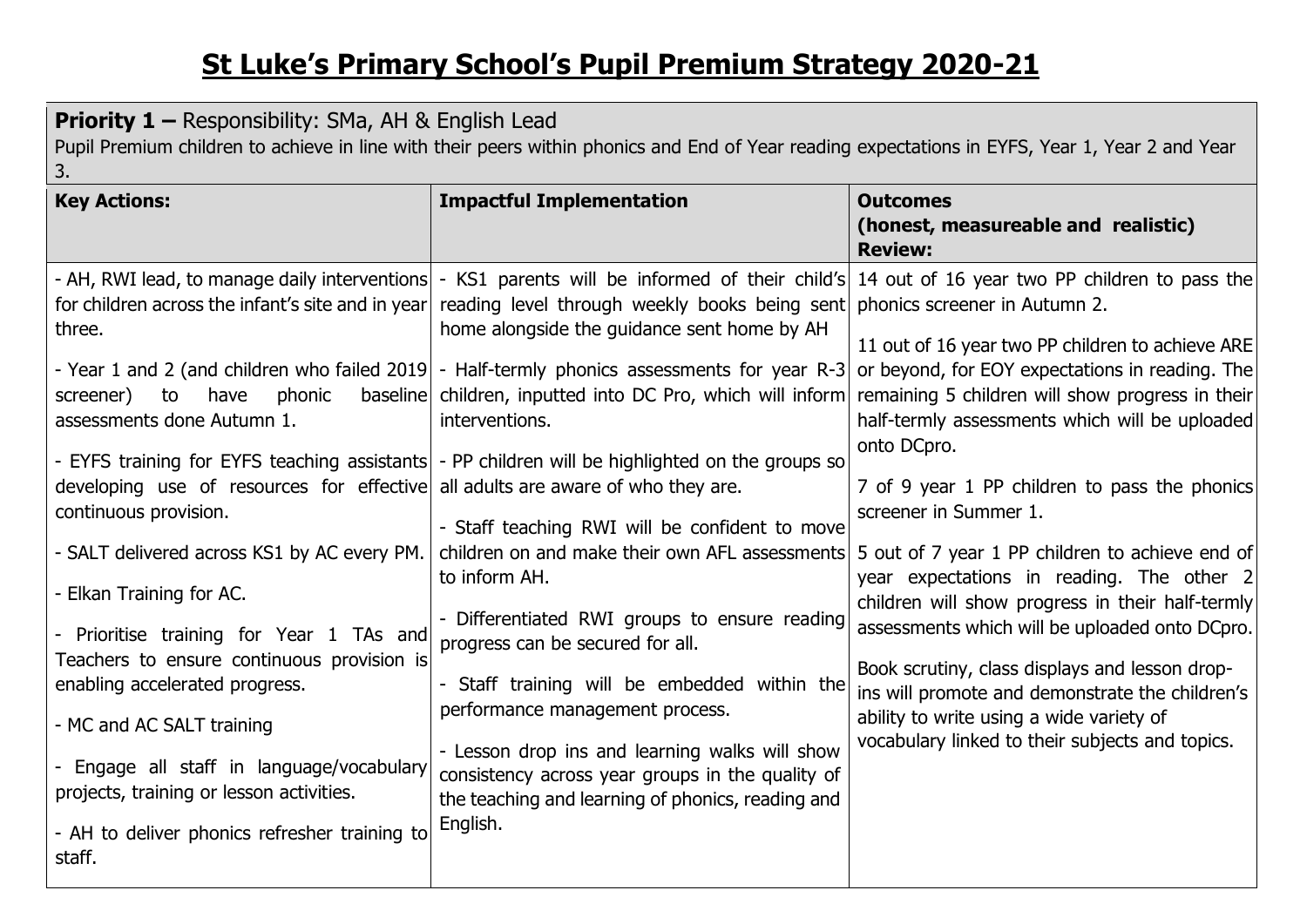|                                                                                                                                                                                                                                                                                                                                                                                                                                                                                                                                                                                                                                                                                                                                                                       | RWI support given termly from external<br>$\overline{\phantom{a}}$<br>provider to deep dive on phonics in order to<br>challenge progress and provide<br>greater<br>accountability. |  |  |  |
|-----------------------------------------------------------------------------------------------------------------------------------------------------------------------------------------------------------------------------------------------------------------------------------------------------------------------------------------------------------------------------------------------------------------------------------------------------------------------------------------------------------------------------------------------------------------------------------------------------------------------------------------------------------------------------------------------------------------------------------------------------------------------|------------------------------------------------------------------------------------------------------------------------------------------------------------------------------------|--|--|--|
| $B =$ below year group standard<br>WTS = Working towards national<br>$N =$ National standard<br>$GDS =$ National standard but at a greater depth                                                                                                                                                                                                                                                                                                                                                                                                                                                                                                                                                                                                                      |                                                                                                                                                                                    |  |  |  |
| <b>Review:</b><br>Year 2:<br>- 13/18 PP children have achieved N for reading.<br>- 5/18 are N or above in WRM (5 children also GDs in reading).<br>- 5/18 are WTS in WRM (1 significantly below, alongside 3 on PP children).<br>- 3 PP children have made progress against their EYFS reading outcome.<br>- 2 remaining PPG children failed the summer screener (one by just one mark).<br>- 14 PP children in year two passed the phonics screener in November, 2020.<br>- 7 PP children received daily 'lightening squad' reading intervention in summer term: 5 achieved N standard (1 child moved from WTS to N).<br>- Whole class reading taught across year two since April giving them a foundation to build upon for their daily whole class reading in KS2. |                                                                                                                                                                                    |  |  |  |
| Year 1:<br>- 77% of cohort passed phonics screener.<br>- 5/9 PP children passed phonics screener.<br>- 5/9 are N or above in WRM                                                                                                                                                                                                                                                                                                                                                                                                                                                                                                                                                                                                                                      |                                                                                                                                                                                    |  |  |  |

- Across cohort  $-14/60$  are B (5) or WTS, with 46/60 N or above.
- 4 children have made progress to GDS.
- 5/9 PP children have maintain EOY EYFS assessment (2 have moved from GDS to N)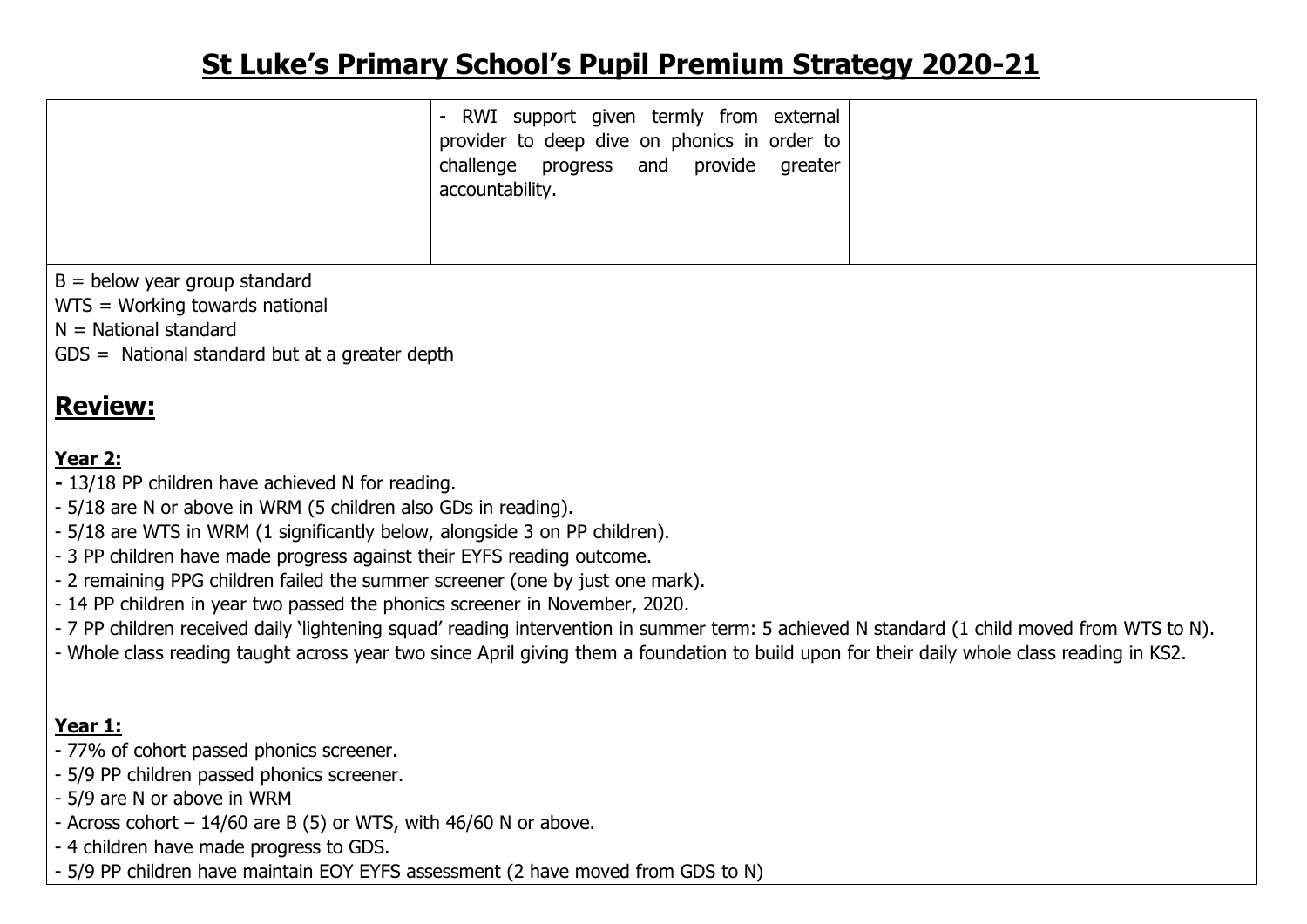- 5/9 PP are N+ for reading, the same 5 passed their phonics screener.
- 3/4 children who did not met N standard all significantly improved on their phonics scores done in November.

#### **EYFS:**

- NELI assessments for all EYFS children have taken place in Spring 2. The program will then run into summer Autumn term 2021. Class teacher has reported that the children receiving intervention have more vocabulary and exploratory language to use during their focused tasks and play. This has informed gaps and intervention packages and ensured that language and oracy are at the forefront of EYFS practice. - 14/16 PP children have achieved Expected for EOY assessment for word reading and comprehension (2 GDS).

#### **Lightening Squad KS2:**

- 23 PP children received lightening squad reading intervention.
- Year 5: 8 PP children received with 5/8 achieving EOY N for reading. 1 child moved from WTs to N
- Year 4: 8 PP children received with 6/8 achieving EOY N for reading.
- Year 3: 7 PP children received with 4/7 achieving EOY N for reading.

### **Year 3**

- 5 children judge to be working below ARE. RWI to continue in year 4 and receive daily phonic speed sounds.
- 7/18 PP children achieved N+ for reading (1 pupil no data yet).
- 10 PP children maintained end of KS1 reading expectations.
- 9/18 children achieving N for WRM

### **Year 4**

- 8/16 PP children are N or above for WRM
- 3 PP children are significantly below: reading intervention in place for year 5?
- 11/16 PP children are N or above for reading.

### **Year 5**

- 4/12 PP children are N or above for WRM
- 9/12 PP children are N or above for reading (2 securing attainment progress since KS1)

#### **Year 6**

- 15/22 PP children are N for WRM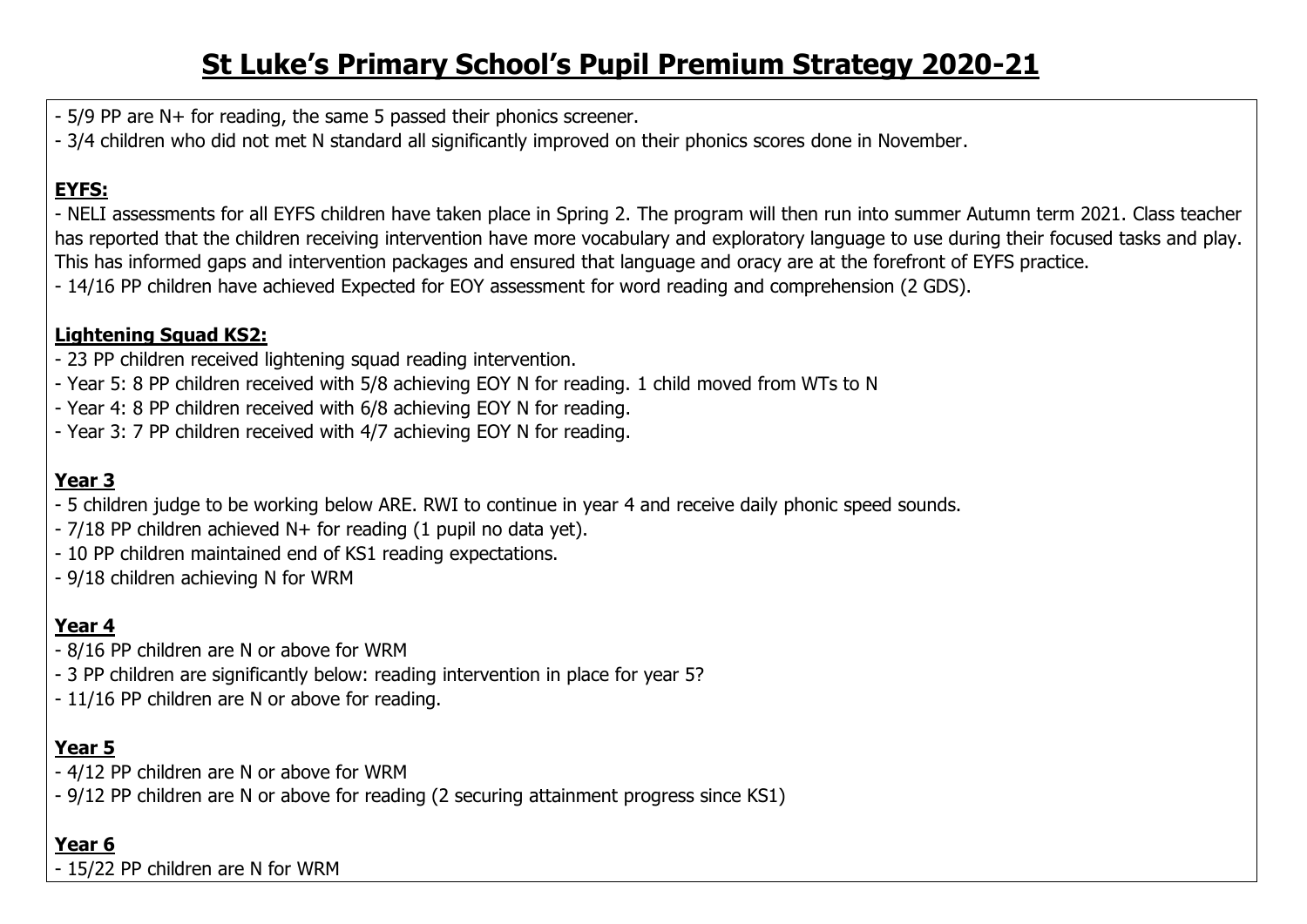- 18/22 N at reading (3 securing attainment progress since KS1)

#### **Other:**

- AC has led teacher training on delivering whole class reading and planning. During morning briefing, staff have continuously mentioned positive feedback about improved reading culture, vocabulary and reading skills amongst the children. Moving forward, KS2 to have a halftermly (TBC) class debates to promote oracy skills and the application of learnt vocab, inferences and summaries of text.

- New school library is now up and running.
- SALT led by ACs: provision continued every afternoon across KS1. Many children have made significant progress in their assessments.

- AH (reading lead) has directed staff to ensure children across KS1 are regularly assessed in order to move children on and plug gaps (including year 3).

- AH is delivering targeted RWI sessions to children significantly behind in their reading.

- Remote guided reading and 1:1 reading sessions happened during lockdown in years 2 and 1.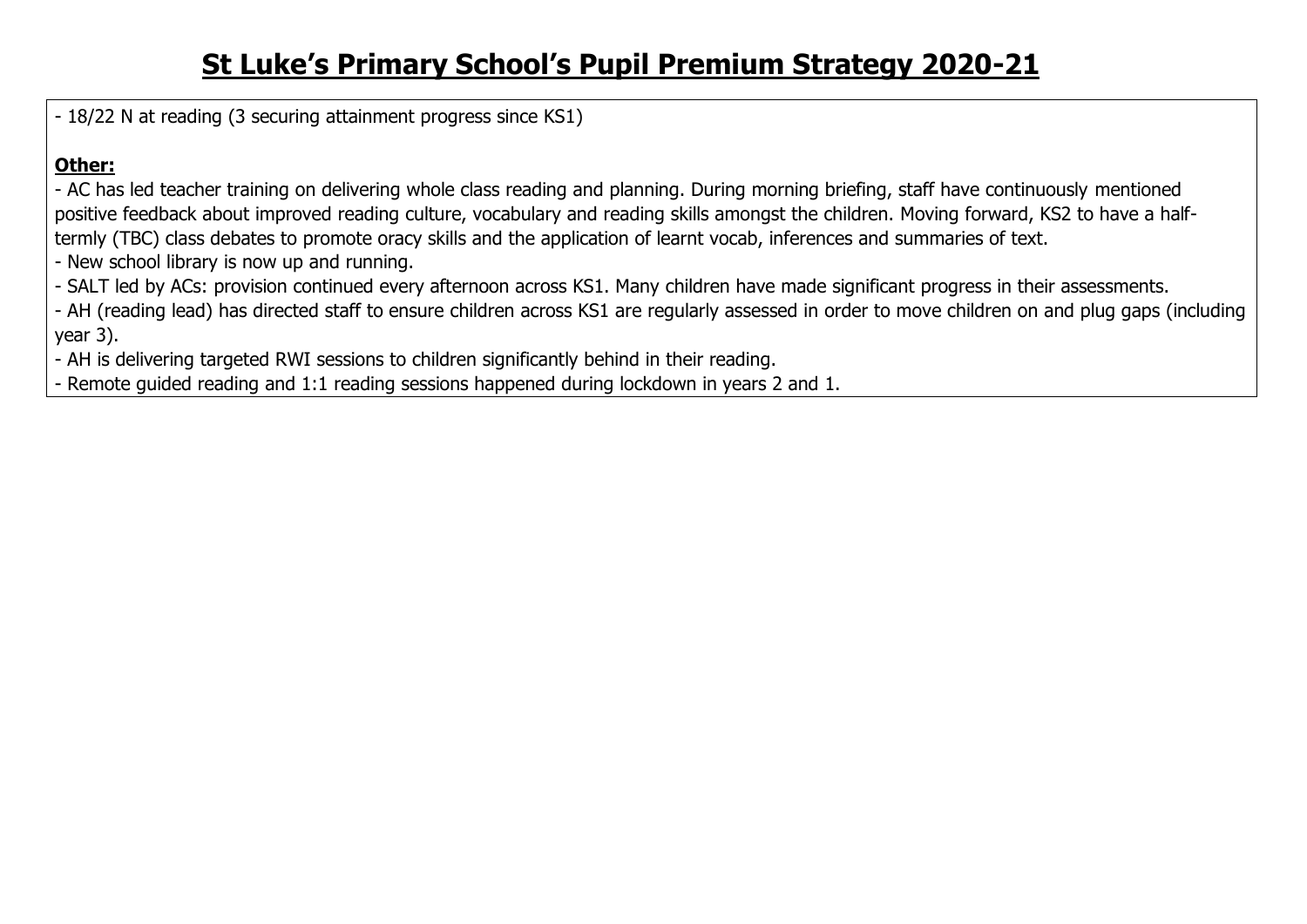#### **Priority 2 –** Responsibility: HE, NS, AB and SMa

In Reception, close the attainment gap between Pupil Premium and non-Pupil Premium meeting ELGs. Accelerate Pupil Premium attainment to be inline or beyond peers.

| <b>Key Actions:</b>                                                                                                        | <b>Impactful Implementation</b>                                                                                                                                             | <b>Outcomes</b><br>(honest, measureable and realistic)                                                                                                                                              |
|----------------------------------------------------------------------------------------------------------------------------|-----------------------------------------------------------------------------------------------------------------------------------------------------------------------------|-----------------------------------------------------------------------------------------------------------------------------------------------------------------------------------------------------|
| - EYFS training for EYFS teaching<br>assistants developing use of<br>resources for effective continuous<br>provision.      | - Early Years supervision will regularly assess<br>children's progress.<br>- EYFS team to have an action plan strategizing<br>the academic year that meets the needs of the | - Book scrutinises, displays and lesson drop-ins will<br>promote and demonstrate the children's ability to write<br>and speak using a variety of vocabulary linked to their<br>subjects and topics. |
| - MC and AC SALT training<br>- Engage all staff in<br>language/vocabulary projects,<br>training or lesson activities.      | learners.                                                                                                                                                                   | - EYFS teaching and learning areas will demonstrate<br>examples of exposing children to a diverse vocabulary<br>that is linked to their learning.                                                   |
| - AB monitoring and feeding back to<br>teachers and TAs to ensure<br>standards of teaching and learning<br>are maintained. |                                                                                                                                                                             |                                                                                                                                                                                                     |
| - Responsive interventions are put<br>in place in Autumn 2 and beyond                                                      |                                                                                                                                                                             |                                                                                                                                                                                                     |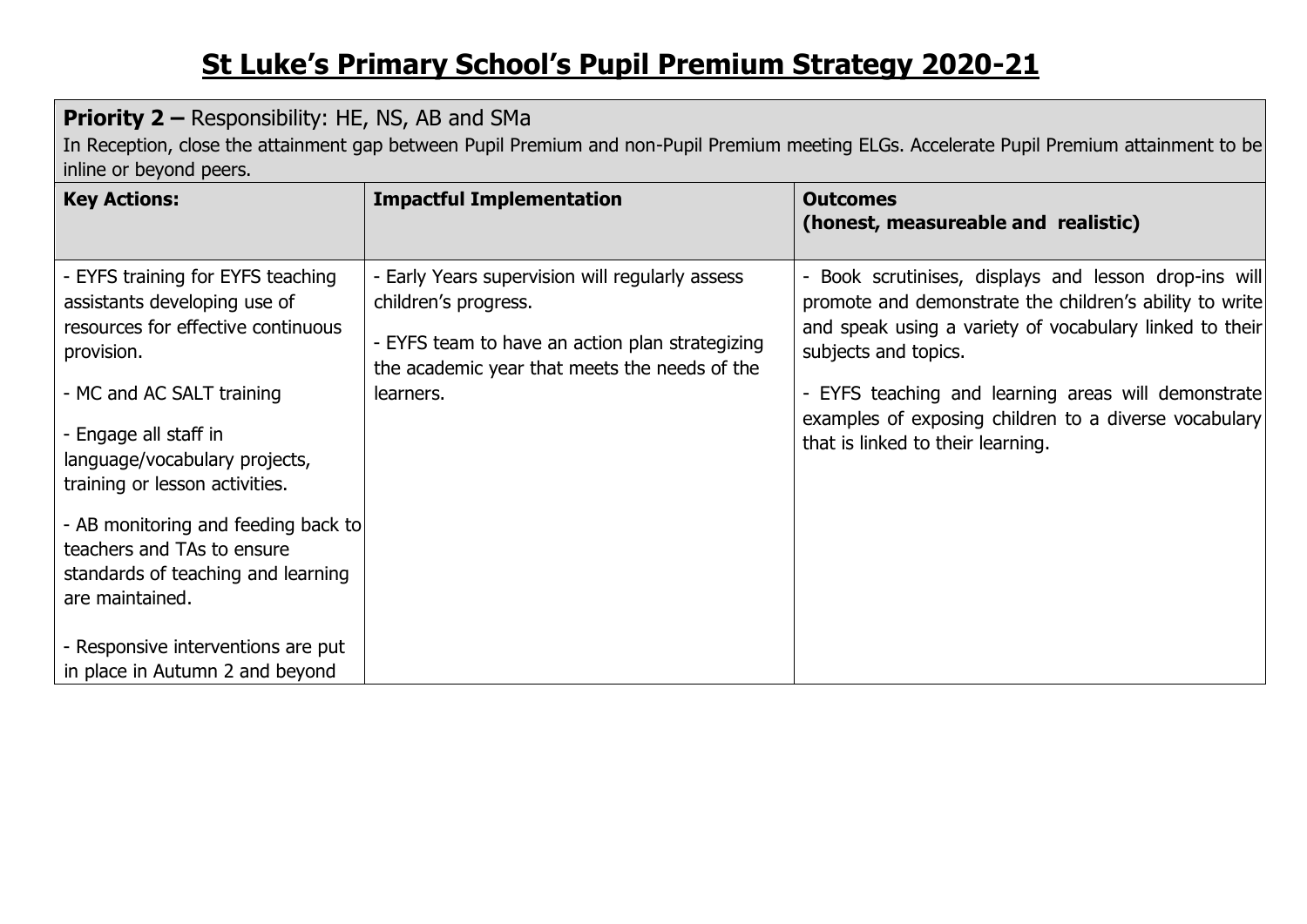- MC and AC have had SALT training.

- EYFS Team are all going on addition training to support with professional development of best practice and deeper subject knowledge.

- Teachers have designed interventions to cater for the needs of the children in regards to their barriers to learning and the impact of Jan-March lockdown.

Class teachers moving forward, ensure HLTAs are trained and supported to deliver the same practice as class teachers.

| <b>Priority 3 –</b> Responsibility: Every adult across the school<br>Closing the attainment gap for all PP children in reading, writing and maths. |                                 |                                           |             |     |               |
|----------------------------------------------------------------------------------------------------------------------------------------------------|---------------------------------|-------------------------------------------|-------------|-----|---------------|
| <b>Key Actions:</b>                                                                                                                                | <b>Impactful Implementation</b> | <b>Outcomes</b><br>(honest,<br>realistic) | measureable | and | <b>Review</b> |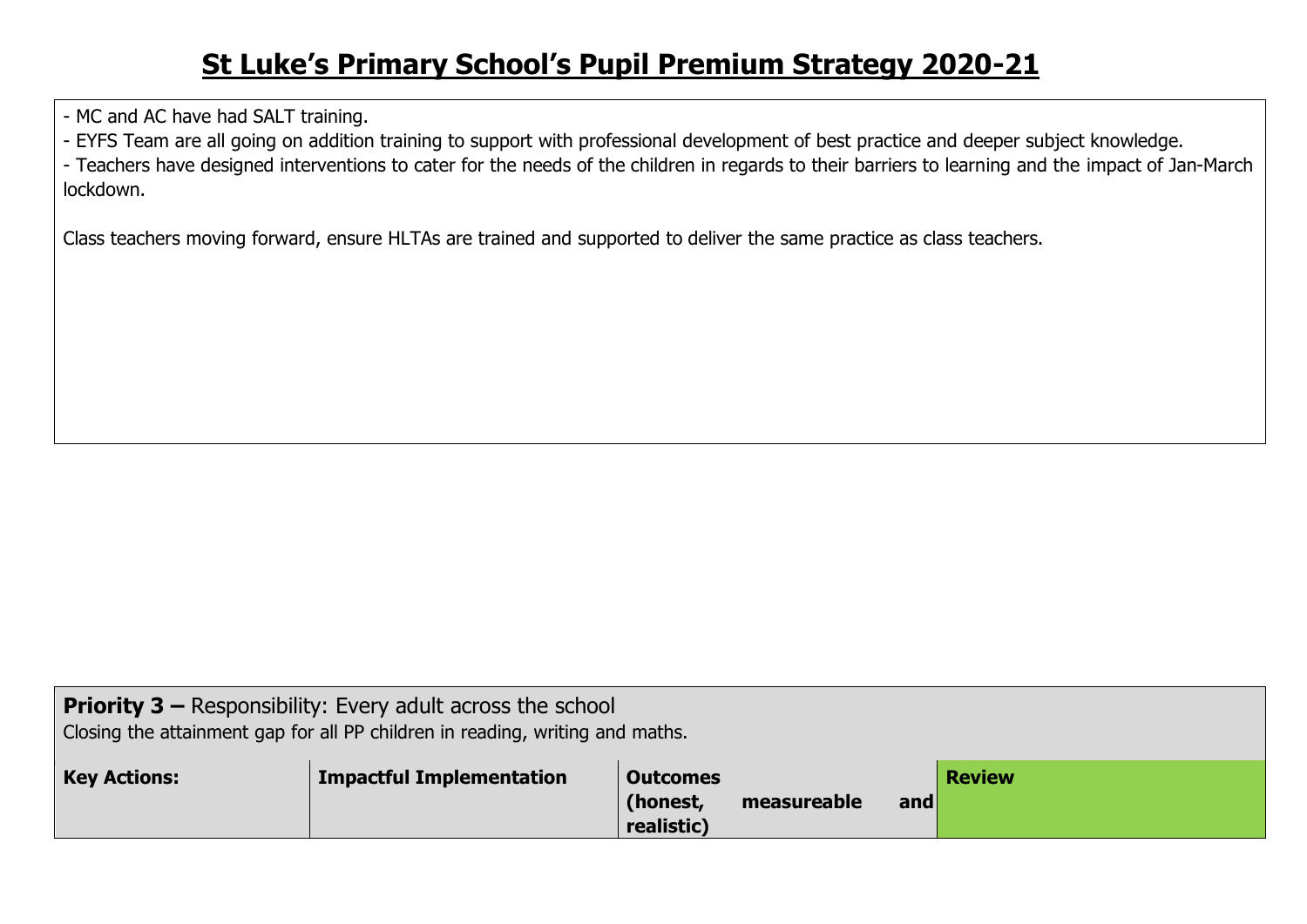| all<br>staff<br>Engage<br>language/vocabulary<br>projects, training or lesson<br>activities.<br>delivering<br>Google<br>AC                                                                                                                                                                                                                                               | regular assessment points, each half<br>or full term.<br>- Assessment data and predictions<br>will be inputted in to DC Pro in order                                                                                                                                                                                                                                                                                                                           | $\vert$ in $\vert$ - Progress will be monitored through $\vert$ - KS2, Autumn 1, NFER tests to show<br>progress against Summer 2 NFER<br>tests.<br>- Pupil progress meetings will identify<br>PP children that are both off track or | AC is leading the staff PDMs<br>alongside Kate Masters to improve<br>the quality of reading lessons and to<br>ensure that high quality vocabulary is<br>taught effectively across KS2 and<br>Year 2.                                                                                                                                                                                                                                                                          |
|--------------------------------------------------------------------------------------------------------------------------------------------------------------------------------------------------------------------------------------------------------------------------------------------------------------------------------------------------------------------------|----------------------------------------------------------------------------------------------------------------------------------------------------------------------------------------------------------------------------------------------------------------------------------------------------------------------------------------------------------------------------------------------------------------------------------------------------------------|--------------------------------------------------------------------------------------------------------------------------------------------------------------------------------------------------------------------------------------|-------------------------------------------------------------------------------------------------------------------------------------------------------------------------------------------------------------------------------------------------------------------------------------------------------------------------------------------------------------------------------------------------------------------------------------------------------------------------------|
| Classrooms training to all<br>teachers to ensure all children<br>in years 1-6 will have access<br>to quality online learning<br>experiences.                                                                                                                                                                                                                             | monitor<br>and<br>promote<br>to<br>for<br>professional<br>accountability<br>dialogues between senior leadership<br>team, Governors and teachers and<br>subject leads.                                                                                                                                                                                                                                                                                          | capable of being extended in order to<br>achieve greater outcomes.<br>PP children identified at pupil<br>$\overline{\phantom{a}}$<br>progress meetings to make progress<br>in at least one core subject                              | Staff yet to be trained or have a<br>thorough input into oracy and<br>teaching strategies around<br>vocabulary. SMa delivered a short<br>session via TEAMS in Jan inset.                                                                                                                                                                                                                                                                                                      |
| Phase Leaders provide<br>feedback<br>to<br>teachers<br>to<br>high standards of<br>ensure<br>behaviour<br>teaching,<br>and<br>learning are maintained for all<br>learners on a weekly basis.<br>TAs in every<br>A class<br>classroom.<br>- RL to lead targeted groups<br>of children in years 5 and 6<br>for additional support to catch<br>up and extend their learning. | Ongoing professional dialogues<br>between members of SLT and class<br>teachers to monitor the wellbeing<br>and attainment of PP children at<br>pupil progress meetings.<br>- SMa to meet with PP children in<br>year group bubbles to complete<br>well-being questionnaires and to<br>get to voice their thoughts.<br>- Class teachers and TAs will be<br>responsive to the dynamic needs of<br>PP children and will build an holistic<br>view of their needs. | evidenced on DCpro outcomes.<br>- Accelerated pupil premium reading<br>progress across the school will be<br>seen in RWI assessments, phonics<br>screeners and KS2 summer 1 NFER<br>papers.                                          | Needs to be in person/modelled to be<br>most effective.<br>AC provided training to all staff for<br>Google Classrooms, which was<br>fundamental securing high pupil<br>engagement during home learning.<br>Teachers maintained relationships<br>with children, taught live, regularly<br>communicated with parents through<br>calls and emails and ensured children<br>were appropriately challenged in<br>order to enable them to make<br>progress whilst learning remotely. |
|                                                                                                                                                                                                                                                                                                                                                                          | - SMa to monitor PP progress across<br>the school termly $-$ particularly<br>reading alongside AB and English<br>lead.                                                                                                                                                                                                                                                                                                                                         |                                                                                                                                                                                                                                      | Phase leaders have been monitoring<br>classes using formal feedback sheets<br>that focused on quality of children<br>outcomes in their learning. Feedback                                                                                                                                                                                                                                                                                                                     |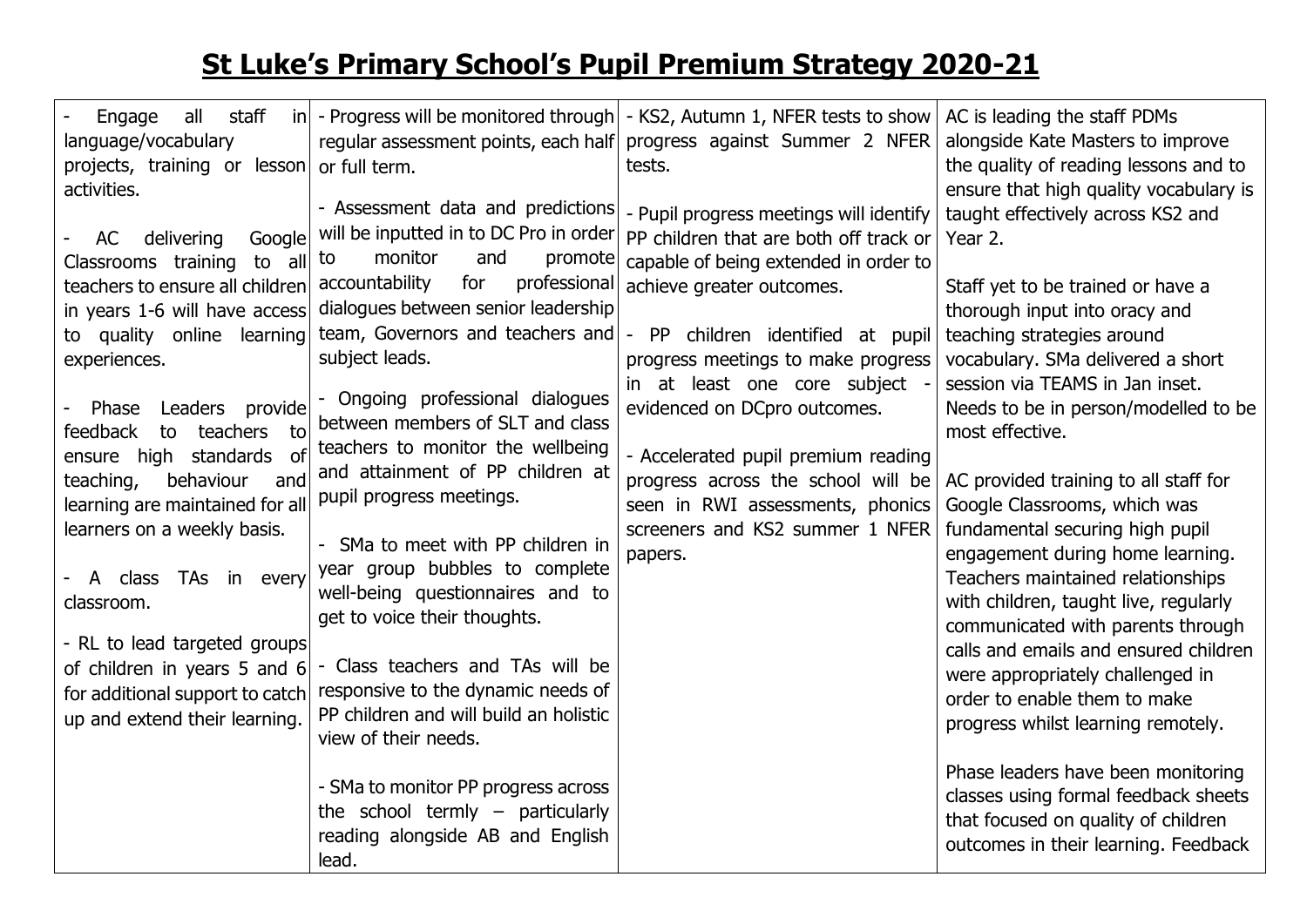|  | given to staff focuses on improving<br>I the learning outcomes. |
|--|-----------------------------------------------------------------|
|  | Class TAs continue to be deployed in<br>each classroom.         |

### **Priority 4 –** Responsibility: HE, KC and SMa

Maintain and improve attendance and wellbeing measures for key pupils. Key families recognise the need for good attendance and have the capacity to address barriers. Staff know who Pupil Premium children are and what their individual needs are.